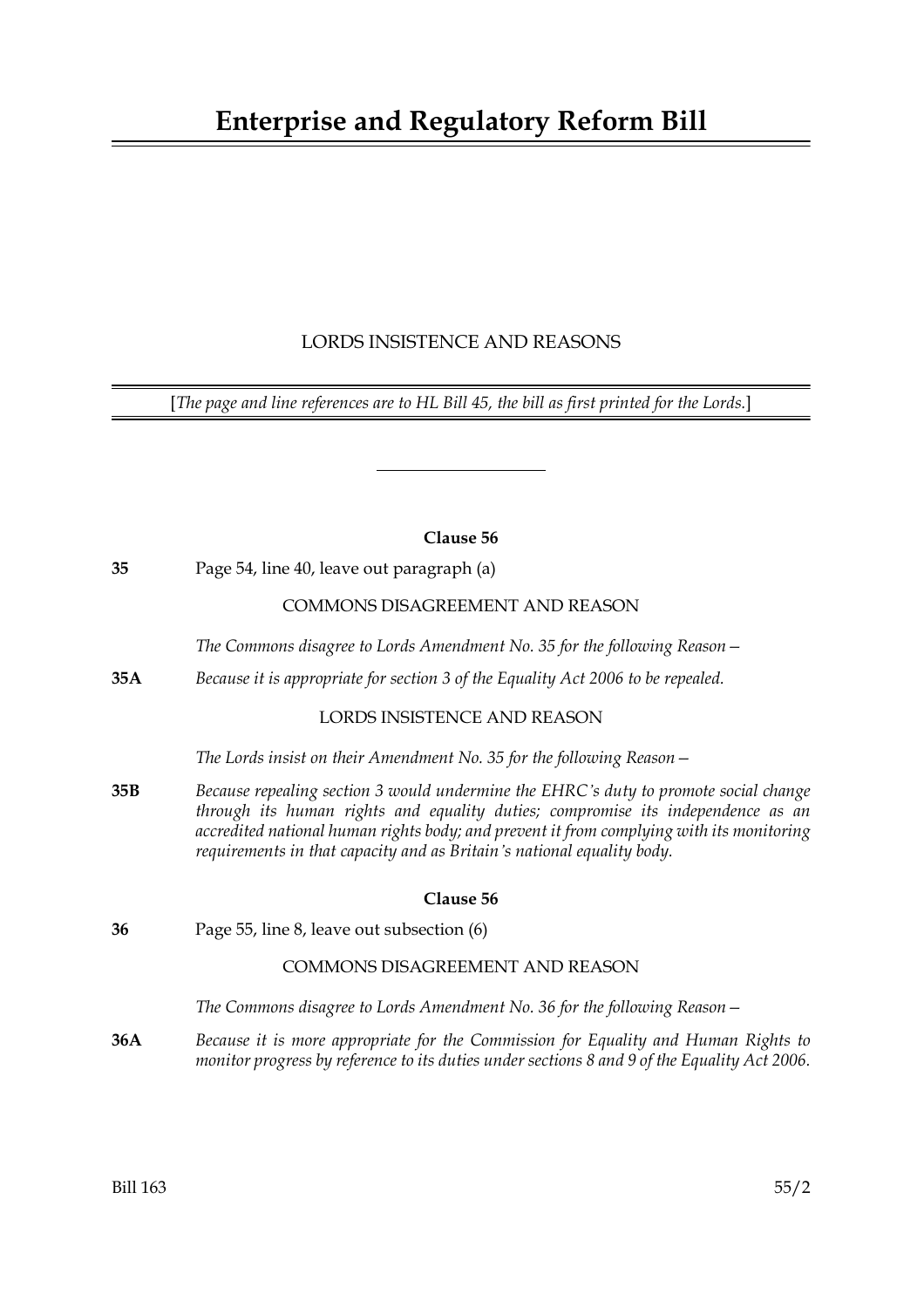#### LORDS INSISTENCE AND REASON

*The Lords insist on their Amendment No. 36 for the following Reason—*

**36B** *Because monitoring progress by reference to the EHRC's duties under sections 8 and 9, rather than section 3, would prevent the Commission from complying with the monitoring requirements relating to equality and human rights bodies, and would jeopardise the EHRC's accredited status.*

#### **After Clause 56**

**37** Insert the following new Clause—

#### **"Equality Act 2010: caste discrimination**

- (1) The Equality Act 2010 is amended as follows.
- (2) After section  $9(1)(c)$  (race) insert "(d) caste;"."

#### COMMONS DISAGREEMENT AND REASON

*The Commons disagree to Lords Amendment No. 37 for the following Reason—*

**37A** *Because it is inappropriate to provide for caste to be an aspect of race for the purposes of the Equality Act 2010 without further consultation.*

## LORDS INSISTENCE AND REASON

*The Lords insist on their Amendment No. 37 for the following Reason—*

**37B** *Because it is appropriate to provide for caste to be an aspect of race for the purposes of the Equality Act 2010.*